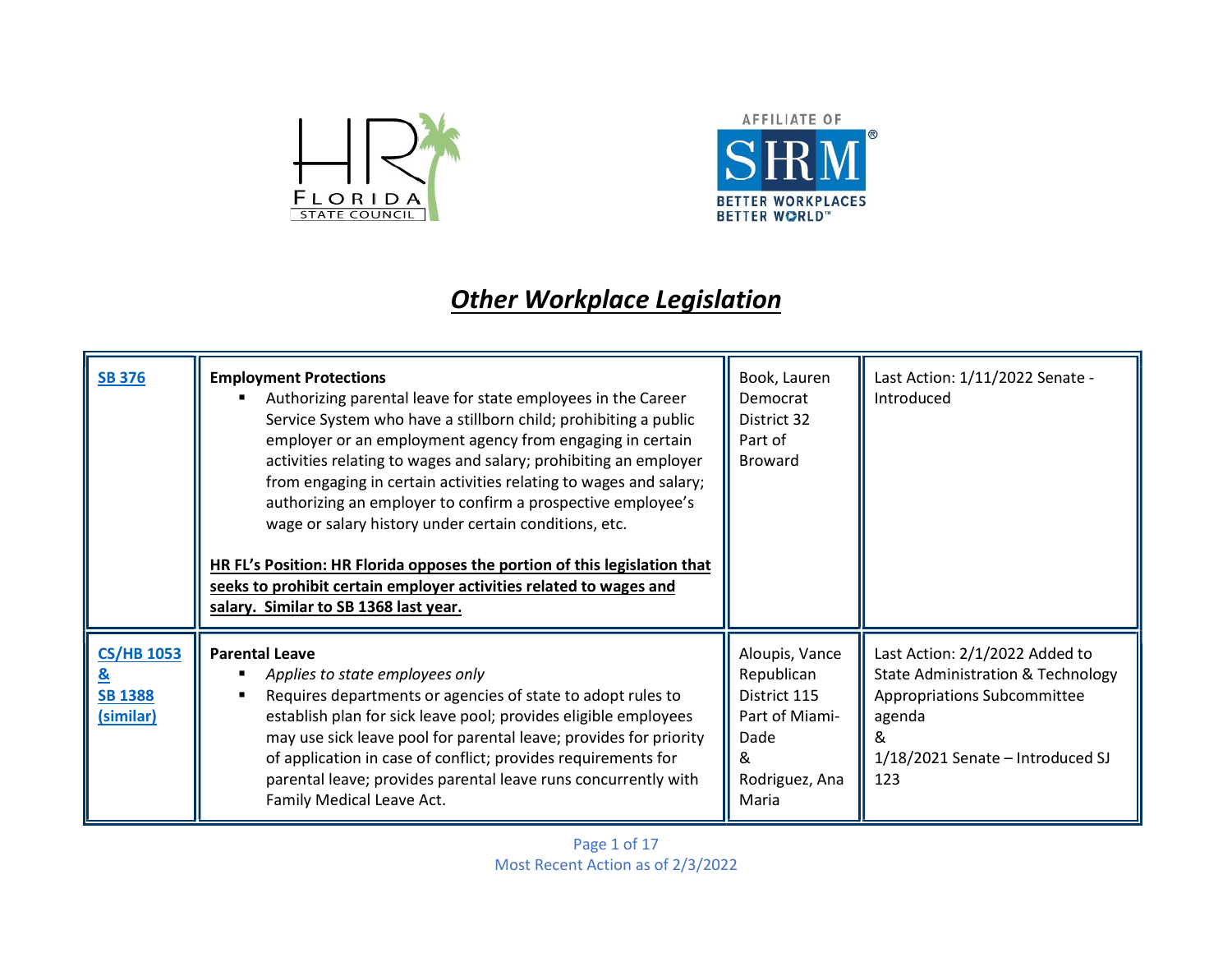|                                                                              | HR FL's Position: HR Florida supports this legislation.                                                                                                                                                                                                                                                                                                                                                                                                                                                                                                                                                                                                                                                                                                                                                                                                | Republican<br>District 39<br>Monroe<br>County and<br>part of Miami-<br>Dade County                                                               |                                                                                                                                                           |
|------------------------------------------------------------------------------|--------------------------------------------------------------------------------------------------------------------------------------------------------------------------------------------------------------------------------------------------------------------------------------------------------------------------------------------------------------------------------------------------------------------------------------------------------------------------------------------------------------------------------------------------------------------------------------------------------------------------------------------------------------------------------------------------------------------------------------------------------------------------------------------------------------------------------------------------------|--------------------------------------------------------------------------------------------------------------------------------------------------|-----------------------------------------------------------------------------------------------------------------------------------------------------------|
| <b>HB 293</b><br>$\underline{\underline{8}}$<br><b>SB 322</b><br>(identical) | <b>Discrimination in Labor and Employment</b><br>Creating the "Senator Helen Gordon Davis Fair Pay Protection<br>Act"; prohibiting an employer from providing less favorable<br>employment opportunities to employees based on their sex;<br>providing exceptions; prohibiting an employer from engaging in<br>certain activities relating to wages and benefits, etc.<br>HR FL's Position: HR Florida opposes this legislation. Similar to SB 256<br>last year-- HR Florida supports legislation promoting equal pay. HR<br>Florida is concerned, however, that the proposed bill implicitly creates<br>a private cause of action. Further, we are concerned about the<br>limitations placed on an employer's ability to use information from<br>inquiries as to prior wage history, as such information is often valuable<br>in the hiring process." | Thompson,<br>Geraldine F.<br>Democrat<br>District: 44<br>Part of Orange<br>Stewart, Linda<br>Democrat<br>District 13<br>Part of Orange<br>county | Last Action: $1/11/2022$ House - $1st$<br>Reading (Original Filed Version)<br>&<br>$1/11/2022$ Senate - Introduced - SJ<br>18                             |
| <b>SB 1458/</b><br><b>HB 1197</b><br><b>Comparable</b>                       | <b>Employee Organizations</b><br>Requiring employee organizations to provide a notice of<br>employees' rights form to specified employees; requiring an<br>employee organization to revoke an employee's membership<br>upon receipt of the employee's written request for revocation;<br>prohibiting certain employee organizations from having dues<br>and uniform assessments deducted by the employer from                                                                                                                                                                                                                                                                                                                                                                                                                                          | Baxley, Dennis<br>Republican<br>District 12<br>Sumter county<br>and parts of<br>Lake, Marion<br>counties                                         | Last Action: $1/18/2022$ Senate - SJ<br>128<br>&<br>1/27/22 House - Now in State<br><b>Administration &amp; Technology</b><br>Appropriations Subcommittee |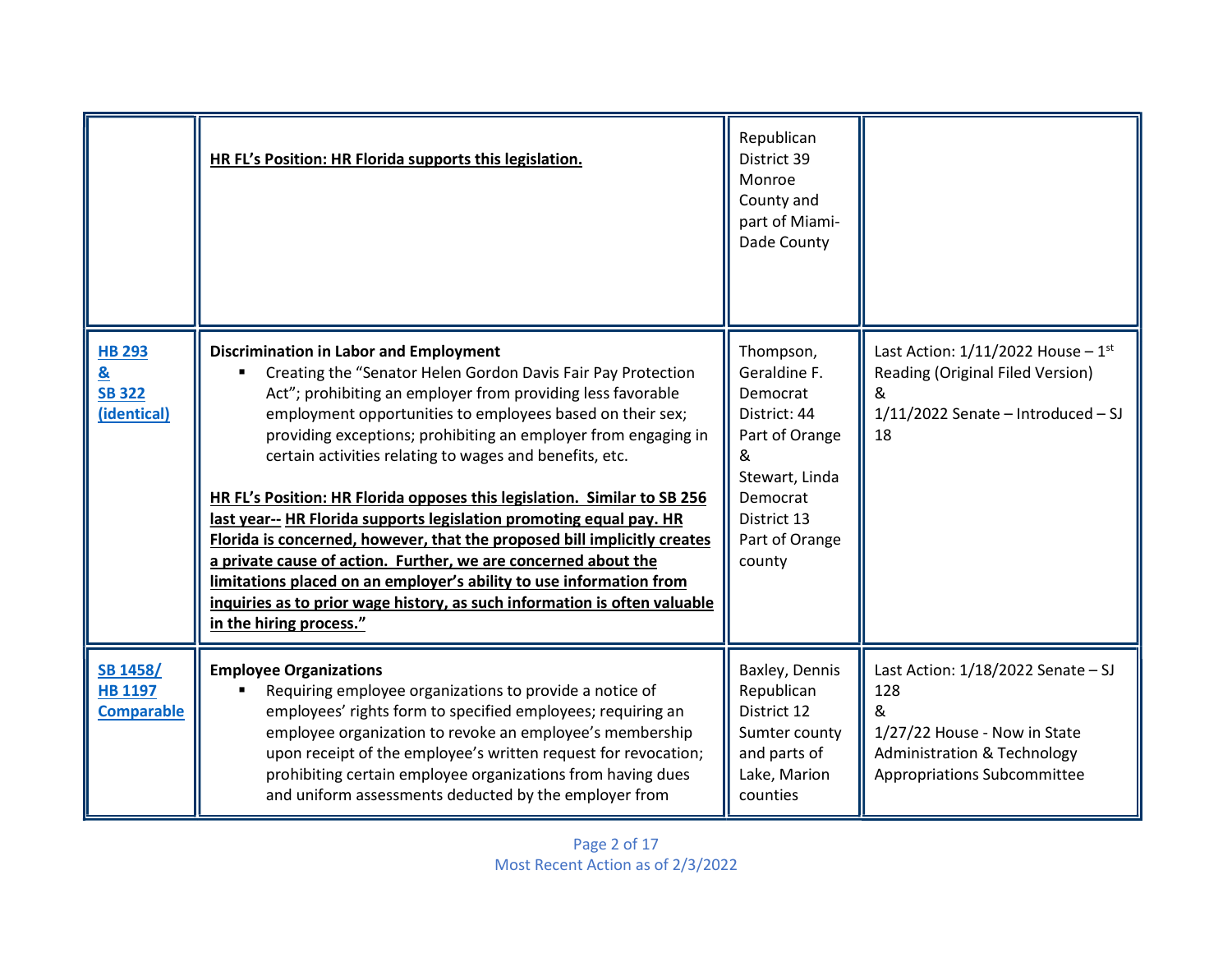|                | certain employees' salaries; revising requirements for<br>applications for renewal of registration of an employee<br>organization; revising requirements for applications for<br>renewals of registration for employee organizations certified as<br>bargaining agents for units of instructional personnel, etc.<br>HR FL's Position: HR Florida supports this legislation, as it provides for<br>greater transparency for employees.                                                                                                                                                                                                                                               |                                                                   |                                                         |
|----------------|--------------------------------------------------------------------------------------------------------------------------------------------------------------------------------------------------------------------------------------------------------------------------------------------------------------------------------------------------------------------------------------------------------------------------------------------------------------------------------------------------------------------------------------------------------------------------------------------------------------------------------------------------------------------------------------|-------------------------------------------------------------------|---------------------------------------------------------|
| <b>SB 1230</b> | <b>COVID-19 Mandates</b><br>Repealing provisions relating to a prohibition on public<br>employee COVID-19 vaccination mandates, a prohibition on<br>private employer COVID-19 vaccination mandates, a public<br>records exemption for complaints and investigations regarding<br>private employer COVID-19 vaccination mandates, and a<br>prohibition on COVID-19 vaccination mandates for students,<br>respectively; deleting a prohibition on certain facial covering<br>and quarantine mandates in K-12 schools; deleting a related<br>right of action for parents and certain students, etc.<br>HR FL's Position: HR Florida takes a neutral position as to this<br>legislation. | Pizzo, Jason<br>Democrat<br>District 38<br>Part of Miami-<br>Dade | Last Action: 1/11/2022 Senate -<br>Introduced - SJ 82   |
| <b>SB 1232</b> | Florida Occupational Safety and Health State Plan<br>Repealing a provision relating to the Florida Occupational Safety<br>and Health State Plan, etc.<br>HR FL's Position: HR Florida takes a neutral position as to this<br>legislation.                                                                                                                                                                                                                                                                                                                                                                                                                                            | Pizzo, Jason<br>Democrat<br>District 38<br>Part of Miami-<br>Dade | Last Action: $1/11/2022$ Senate -<br>Introduced - SJ 82 |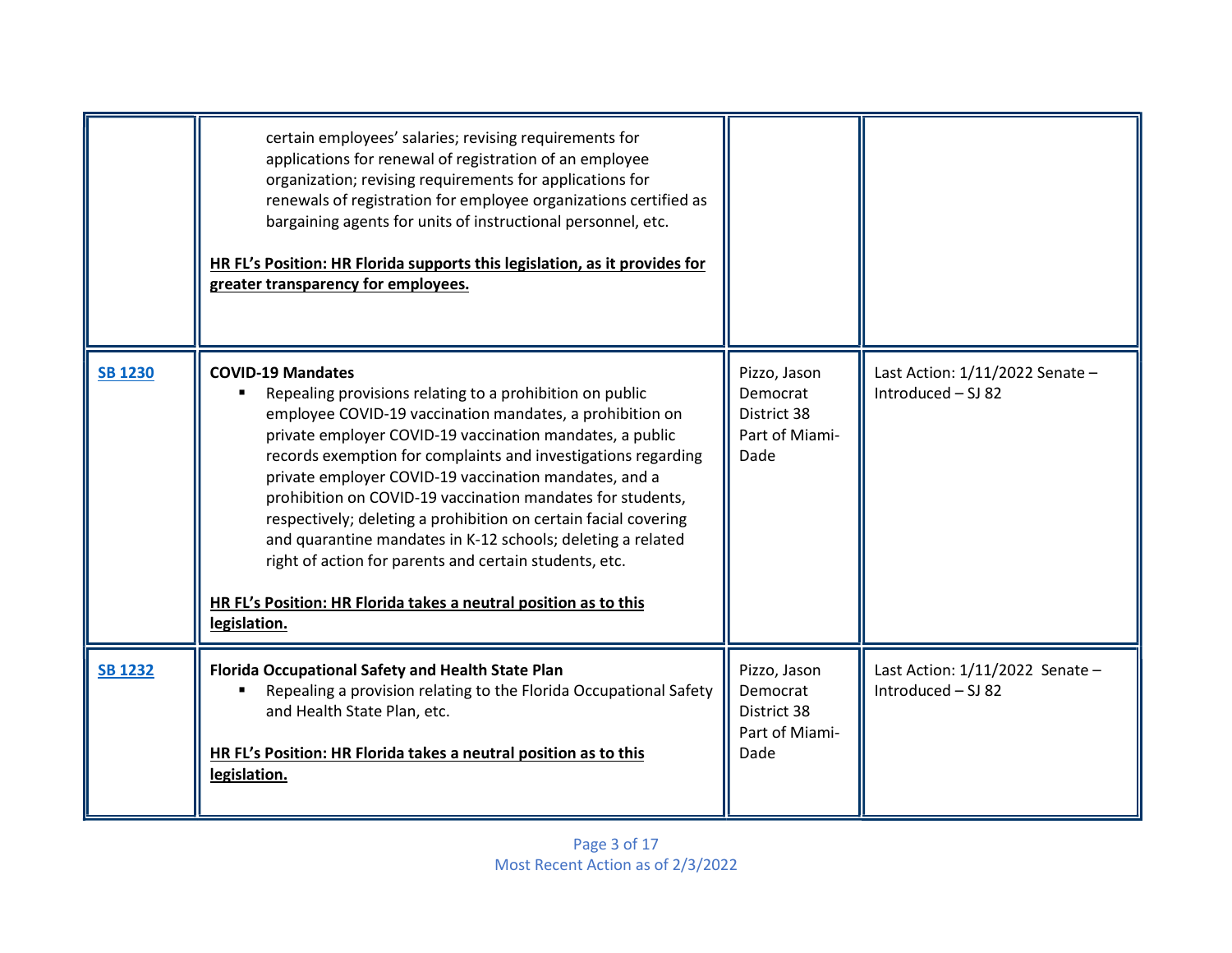| <b>HB 117</b><br>$\underline{\mathbf{8}}$<br><b>SB 774</b><br>(identical) | <b>Communicable and Infectious Diseases</b><br>Citing this act as the "Sergeant Justin White Act"; Provides<br>presumption to specified workers that impairment of health<br>caused by COVID-19 or infectious disease happened in line of<br>duty; requires certain actions in order to be entitled to<br>presumption; requires emergency rescue or public safety<br>workers to file incident or accident report under certain<br>conditions.<br>HR FL's Position: HR Florida takes a neutral position as to this<br>legislation. | Fetterhoff,<br><b>Elizabeth Anne</b><br>Republican<br>District: 26<br>Part of Volusia<br>&<br>Omphroy,<br>Anika Tene<br>Democrat<br>District: 95<br>Part of<br><b>Broward</b><br>&<br>Gruters, Joe<br>Republican<br>District 23<br>Consists of<br>Sarasota<br>county and<br>part of<br>Charlotte<br>county | Last Action: $1/11/2022$ House - $1st$<br>reading (original filed version)<br>&<br>1/11/2022 Senate - Introduced SJ<br>50     |
|---------------------------------------------------------------------------|-----------------------------------------------------------------------------------------------------------------------------------------------------------------------------------------------------------------------------------------------------------------------------------------------------------------------------------------------------------------------------------------------------------------------------------------------------------------------------------------------------------------------------------|------------------------------------------------------------------------------------------------------------------------------------------------------------------------------------------------------------------------------------------------------------------------------------------------------------|-------------------------------------------------------------------------------------------------------------------------------|
| <b>HB 853</b><br>&<br><b>SB 550</b><br>(similar)                          | <b>Unlawful Employment Practices</b><br>Revising the unlawful employment practices in the Florida Civil<br>Rights Act of 1992 to include discriminatory practices relating to<br>military status, etc.<br>HR FL's Position: HR Florida supports this legislation.                                                                                                                                                                                                                                                                 | Daley, Dan<br>Democrat<br>District: 97<br>Part<br>of Broward<br>&<br>Cruz, Janet                                                                                                                                                                                                                           | Last Action: $1/11/2022$ House - $1st$<br>Reading (Original Filed Version)<br>&<br>$1/11/2022$ Senate - Introduced - SJ<br>34 |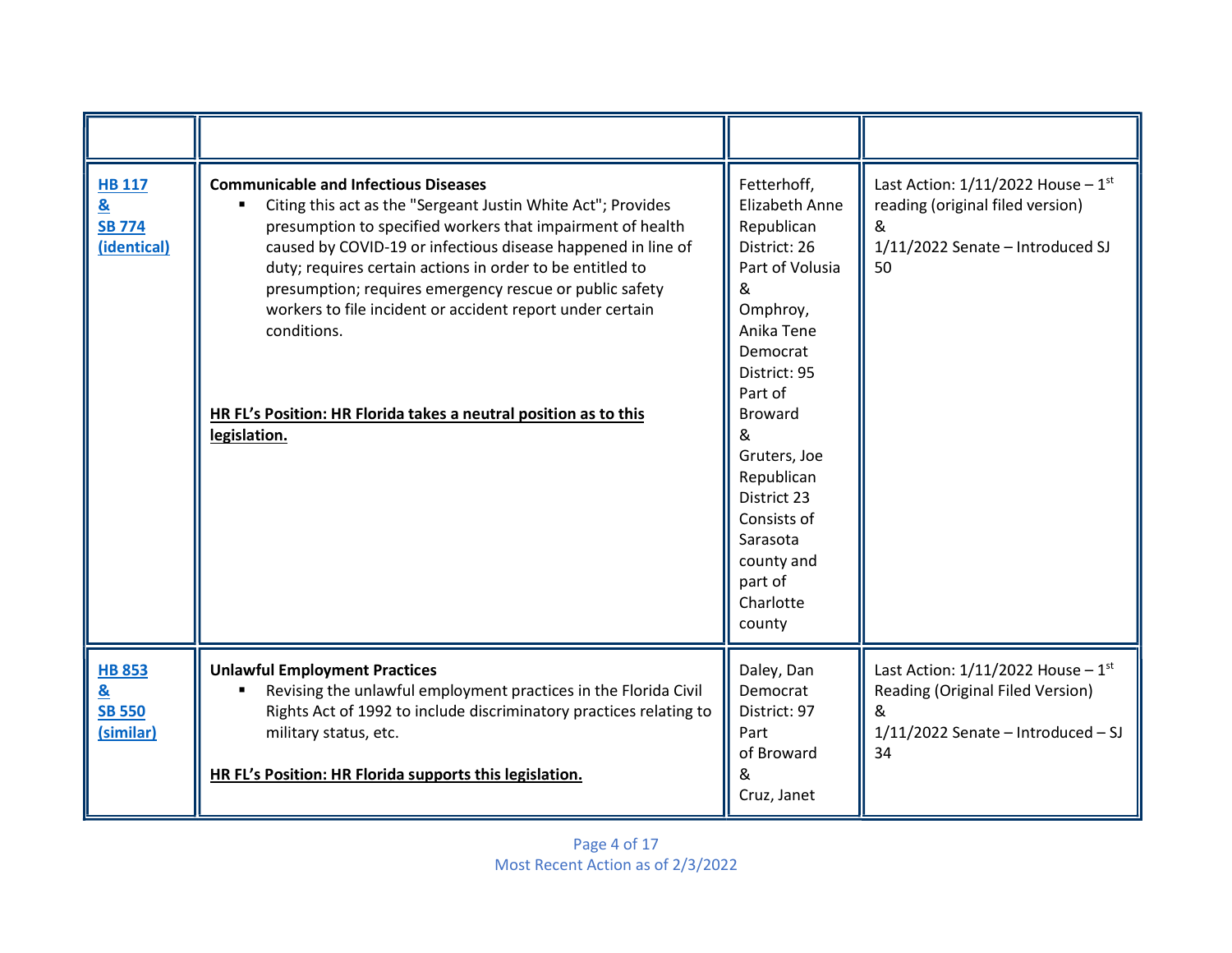|                                                              |                                                                                                                                                                                                                                                                                                                                                                                                                                                                                                                                                                                                                                                                                                                                                                                                                                  | Democrat<br>District 18<br>Consists of part<br>of Hillsborough<br>county                                                                                                                                                                                        |                                                                                                                               |
|--------------------------------------------------------------|----------------------------------------------------------------------------------------------------------------------------------------------------------------------------------------------------------------------------------------------------------------------------------------------------------------------------------------------------------------------------------------------------------------------------------------------------------------------------------------------------------------------------------------------------------------------------------------------------------------------------------------------------------------------------------------------------------------------------------------------------------------------------------------------------------------------------------|-----------------------------------------------------------------------------------------------------------------------------------------------------------------------------------------------------------------------------------------------------------------|-------------------------------------------------------------------------------------------------------------------------------|
| <b>HB 57</b><br><u>&amp;</u><br><b>SB 242</b><br>(identical) | <b>Racial and Sexual Discrimination</b><br>Prohibits state agencies, counties, municipalities, & public K-20<br>educational institutions from providing mandatory training for<br>employees or students which espouses certain concepts;<br>requires certain diversity & inclusion efforts; requires DMS, in<br>consultation with Florida Commission on Human Relations, to<br>review agency diversity & inclusion training; requires contracts<br>with agency to include option to terminate if contractor<br>provides workforce training that espouses certain concepts;<br>requires contractor to submit certification; requires each<br>agency to report violations; authorizes contractor's placement<br>on discriminatory vendor list.<br>HR FL's Position: HR Florida takes a neutral position as to this<br>legislation. | Fine, Randy<br>Republican<br>District: 53<br>Part of Brevard<br>&<br>Fischer, Jason<br>Republican<br>District: 16<br>Part of Duval<br>&<br>Gruters, Joe<br>Republican<br>District 23<br>Consists of<br>Sarasota<br>county and<br>part of<br>Charlotte<br>county | Last Action: $1/11/2022$ House - $1st$<br>Reading (Original Filed Version)<br>&<br>$1/11/2022$ Senate - Introduced - SJ<br>14 |
| <b>HB75</b>                                                  | <b>Limiting COVID-19 Restrictions</b><br>Prohibits state or any political subdivision from enacting mask<br>mandate; provides any such mandate is void; prohibits state &<br>local governments from requiring COVID-19 vaccinations,                                                                                                                                                                                                                                                                                                                                                                                                                                                                                                                                                                                             | Sabatini,<br>Anthony<br>Republican<br>District: 32                                                                                                                                                                                                              | Last Action: $1/11/2022$ House - $1st$<br>Reading (Original Filed Version)                                                    |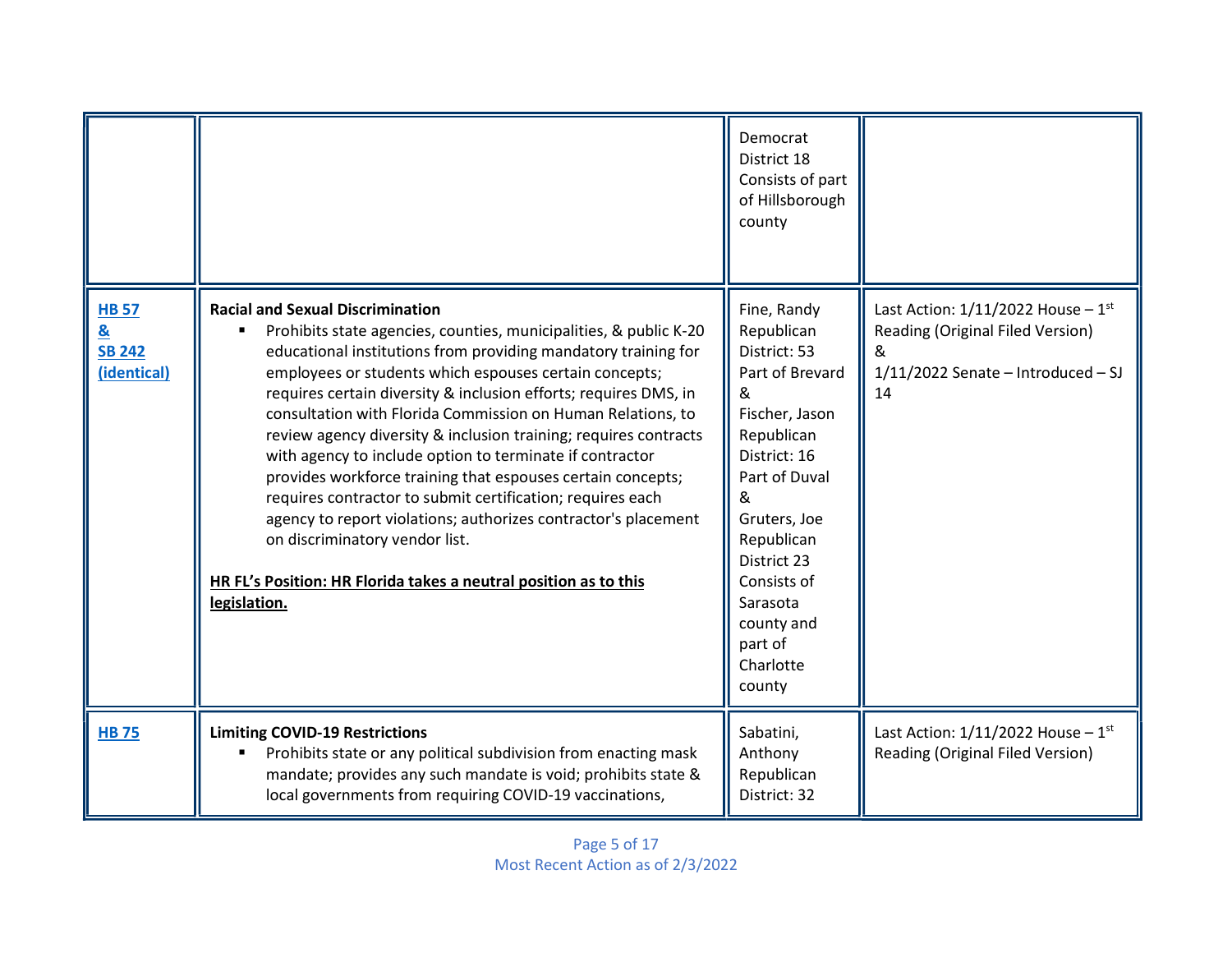|                                                                              | issuing vaccine passports or other standardized documentation<br>to third parties, or otherwise publishing or sharing COVID-19<br>vaccination records; prohibits businesses from requiring<br>customers to provide documentation certifying COVID-19<br>vaccination or COVID-19 post-transmission recovery or<br>discriminating against customers on basis of their COVID-19<br>vaccination status or COVID-19 post-transmission recovery<br>status; declares certain actions based on vaccination status or<br>having immunity passport are unlawful discriminatory practices.<br>HR FL's Position: HR Florida takes a neutral position as to this<br>legislation.                                                                                                    | Part of Lake                                                                                                              |                                                                             |
|------------------------------------------------------------------------------|------------------------------------------------------------------------------------------------------------------------------------------------------------------------------------------------------------------------------------------------------------------------------------------------------------------------------------------------------------------------------------------------------------------------------------------------------------------------------------------------------------------------------------------------------------------------------------------------------------------------------------------------------------------------------------------------------------------------------------------------------------------------|---------------------------------------------------------------------------------------------------------------------------|-----------------------------------------------------------------------------|
| <b>SB 594</b>                                                                | Discrimination on the Basis of COVID-19 Vaccination or Postinfection<br><b>Recovery Status</b><br>Prohibiting governmental entities from requiring proof of<br>COVID-19 vaccination or postinfection recovery status as a<br>condition of licensure or certification in this state; prohibiting<br>employers from requiring COVID-19 vaccination or proof of<br>COVID-19 vaccination or postinfection recovery as a condition<br>of employment, promotion, or continued employment or from<br>discriminating against employees on the basis of such status<br>unless certain conditions are met; providing a right of action for<br>aggrieved persons, etc.<br>HR FL's Position: HR Florida opposes this legislation, as it provides for<br>a private cause of action. | Perry, Keith<br>Republican<br>District 8<br>Consists of<br>Alachua,<br>Putnam<br>counties and<br>part of Marion<br>county | Last Action: 1/11/2022 Senate -<br>Introduced - SJ 36                       |
| <b>HB 221</b><br>$\underline{\underline{8}}$<br><b>SB 388</b><br>(identical) | Office of Diversity, Equity, and Inclusion<br>Establishes Office of Diversity, Equity, & Inclusion within EOG;<br>provides for appointment of Chief Diversity Officer; prescribes<br>minimum qualifications for Chief Diversity Officer; provides                                                                                                                                                                                                                                                                                                                                                                                                                                                                                                                      | Davis, Tracie<br>Democrat<br>District: 13<br>Part of Duval                                                                | Last Action: 1/11/2022 House - 1st<br>Reading (Original Filed Version)<br>& |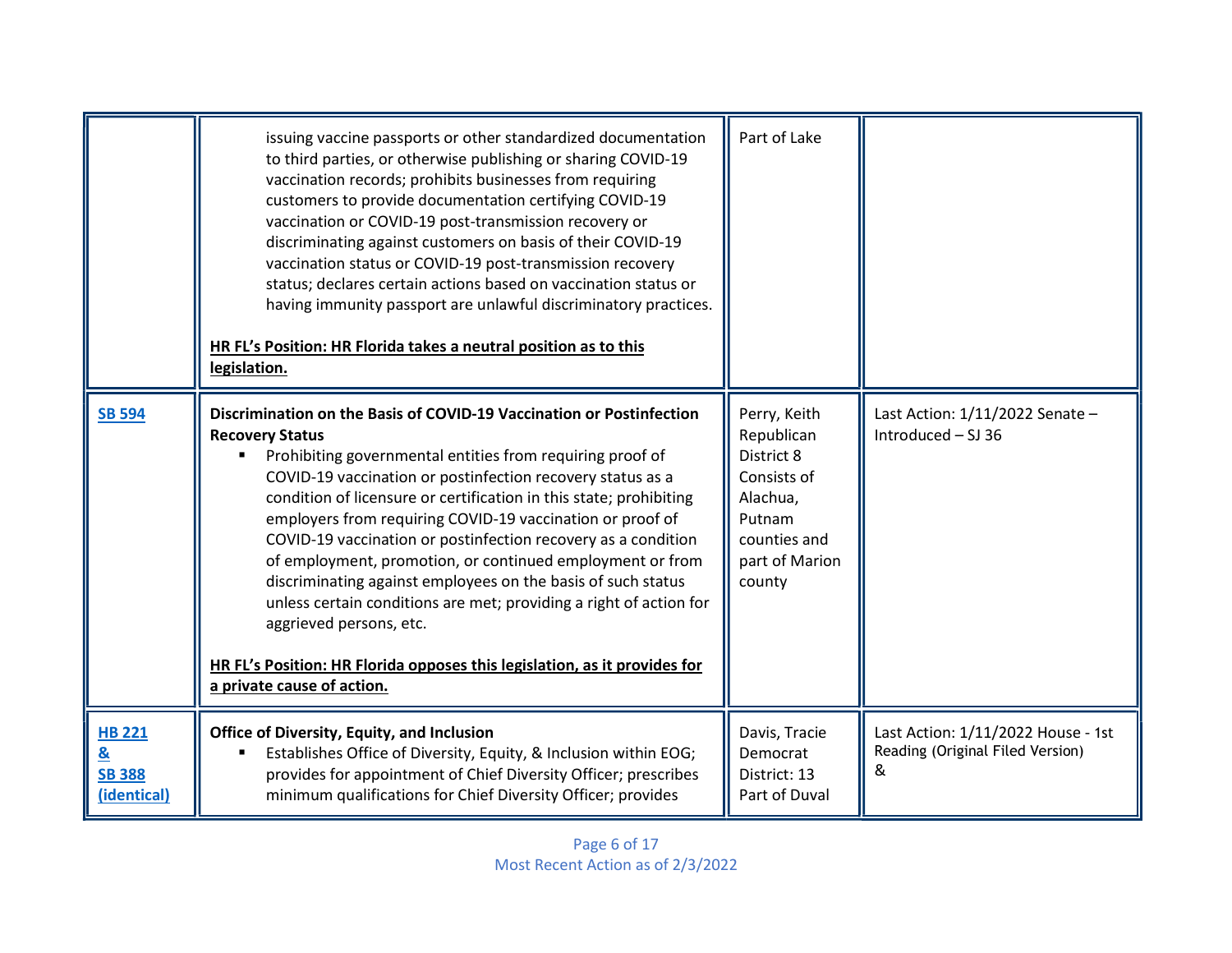|                | duties of Chief Diversity Officer, including creation of strategic<br>plan that must be periodically updated & reviewed.<br>HR FL's Position: HR Florida supports this legislation, as it will advance<br>diversity, equity, and inclusion initiatives and because it imposes no<br>new requirements on employers. Similar to SB 180 last year.                                                                                                                                                                                                                                                                                                                                                                                                                                                                                                                                                                                                                                                                                                                   | &<br>Berman, Lori<br>Democrat<br>District: 31<br>Consists of part<br>of Palm Beach<br>county    | $1/11/2022$ Senate - Introduced - SJ<br>22                             |
|----------------|-------------------------------------------------------------------------------------------------------------------------------------------------------------------------------------------------------------------------------------------------------------------------------------------------------------------------------------------------------------------------------------------------------------------------------------------------------------------------------------------------------------------------------------------------------------------------------------------------------------------------------------------------------------------------------------------------------------------------------------------------------------------------------------------------------------------------------------------------------------------------------------------------------------------------------------------------------------------------------------------------------------------------------------------------------------------|-------------------------------------------------------------------------------------------------|------------------------------------------------------------------------|
| <b>HB 295</b>  | <b>Workers' Compensation Coverage by Employee Leasing Companies</b><br>Provides employees of construction contractors &<br>subcontractors are deemed employees of employee leasing<br>company for purposes of workers' compensation coverage;<br>requires employee leasing company provide notice of intent to<br>terminate contractual arrangement; requires employee leasing<br>company allow client company to cure contractual defaults or<br>deficiencies; requires employee leasing company provide<br>written notice of termination of contractual arrangement with<br>client company; requires employee leasing company to<br>continue coverage for specified period after termination of<br>contractual arrangement; provides requirements relating to<br>specified reports and documents for client companies that are<br>construction contractors or subcontractors.<br>HR FL's Position: HR Florida supports this legislation, as it provides<br>clarification to employers on who are "employees" for purposes of<br>workers' compensation coverage. | Fernandez-<br>Barquin, Juan<br>Alfonso<br>Republican<br>District: 119<br>Part of Miami-<br>Dade | Last Action: 1/11/2022 House - 1st<br>Reading (Original Filed Version) |
| <b>SJR 382</b> | <b>Minimum Training Wage</b><br>Proposing an amendment to the State Constitution to authorize<br>the Legislature to establish a minimum training wage rate lower<br>than the Florida minimum wage rate which employers may                                                                                                                                                                                                                                                                                                                                                                                                                                                                                                                                                                                                                                                                                                                                                                                                                                        | Brandes, Jeff<br>Republican<br>District 24                                                      | Last Action: 1/11/2022 Senate -<br>Introduced - SJ 22                  |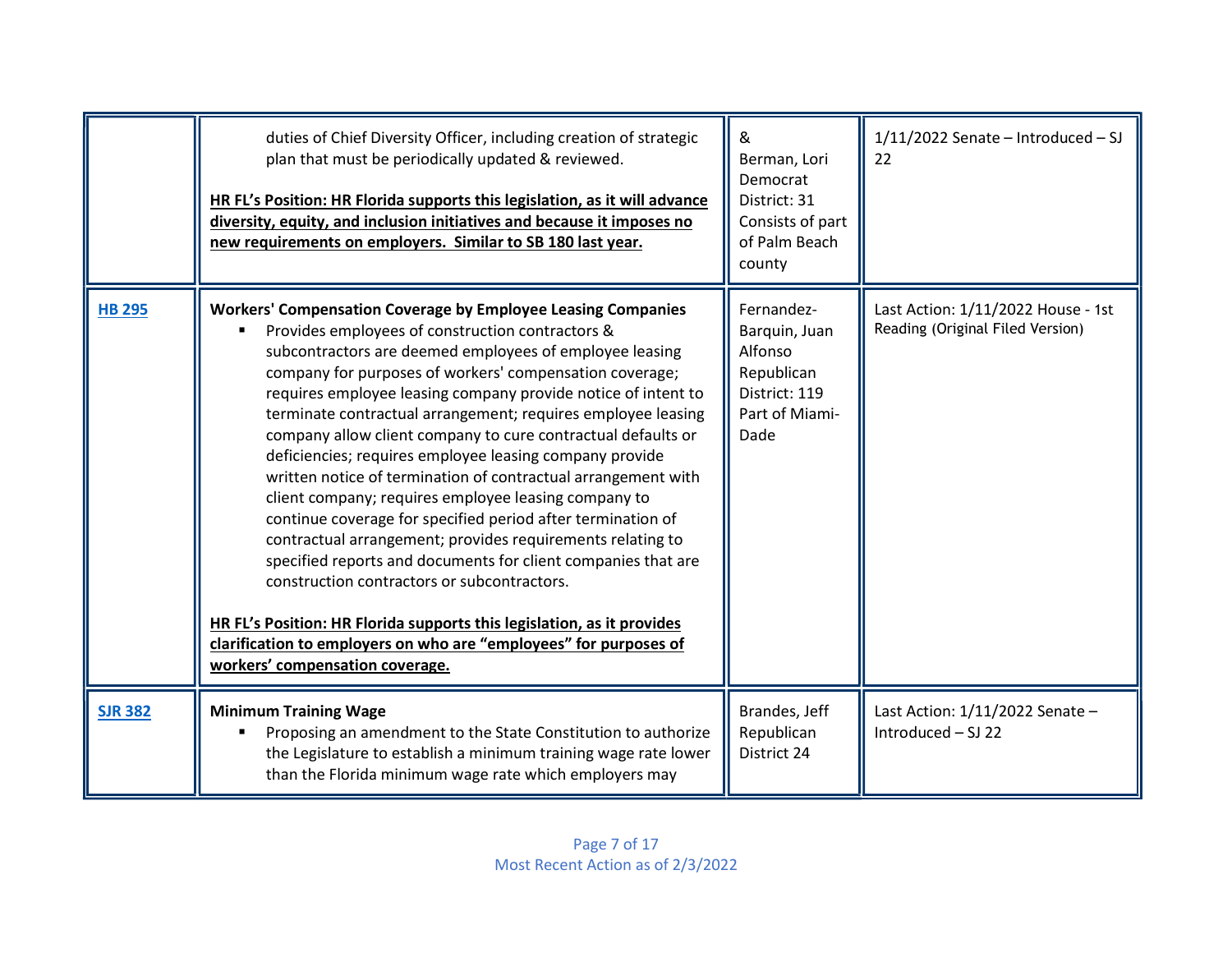|                                                                            | elect to pay employees for the first 6 months of employment,<br>etc.<br>HR FL's Position: HR Florida supports this legislation, as it provides<br>creative solutions for employers in anticipation of Florida's future<br>minimum wage increase.                                                                                                                                                                                                                | Consists of part<br>of Pinellas<br>county                                                                                                                                     |                                                                                                                           |
|----------------------------------------------------------------------------|-----------------------------------------------------------------------------------------------------------------------------------------------------------------------------------------------------------------------------------------------------------------------------------------------------------------------------------------------------------------------------------------------------------------------------------------------------------------|-------------------------------------------------------------------------------------------------------------------------------------------------------------------------------|---------------------------------------------------------------------------------------------------------------------------|
| <b>HB 6047</b><br>$\underline{\mathbf{8}}$<br><b>SB 446</b><br>(identical) | <b>Wage and Employment Benefits Requirements</b><br>Repealing a provision relating to restrictions on the<br>establishment of minimum wage and employment benefits<br>requirements by political subdivisions, etc.<br>HR FL's Position: HR Florida opposes this legislation because of the<br>complexities of managing an organization in multiple jurisdictions with<br>varying minimum wages. Similar to SB 304 last year.                                    | Smith, Carlos<br>Guillermo<br>Democrat<br>District: 49<br>Part of Orange<br>&<br>Taddeo,<br>Annette<br>Democrat<br>District 40<br>Consists of part<br>of Miami-Dade<br>county | Last Action: 1/11/2022 House - 1st<br>Reading (Original Filed Version)<br>&<br>$1/11/2022$ Senate - Introduced - SJ<br>26 |
| <b>HB 6001</b>                                                             | Verification of Employment Eligibility by a Private Employer<br>Removes option for private employer to verify person's<br>employment eligibility using specified federal form; removes<br>requirement that private employer maintain records for<br>specified length of time; removes authorization for certain<br>persons & entities to request, & requirement that private<br>employer provide, documentation relating to person's<br>employment eligibility. | Sabatini,<br>Anthony<br>Republican<br>District: 32<br>Part of Lake                                                                                                            | Last Action: $1/11/2022$ House - $1st$<br>Reading (Original Filed Version)                                                |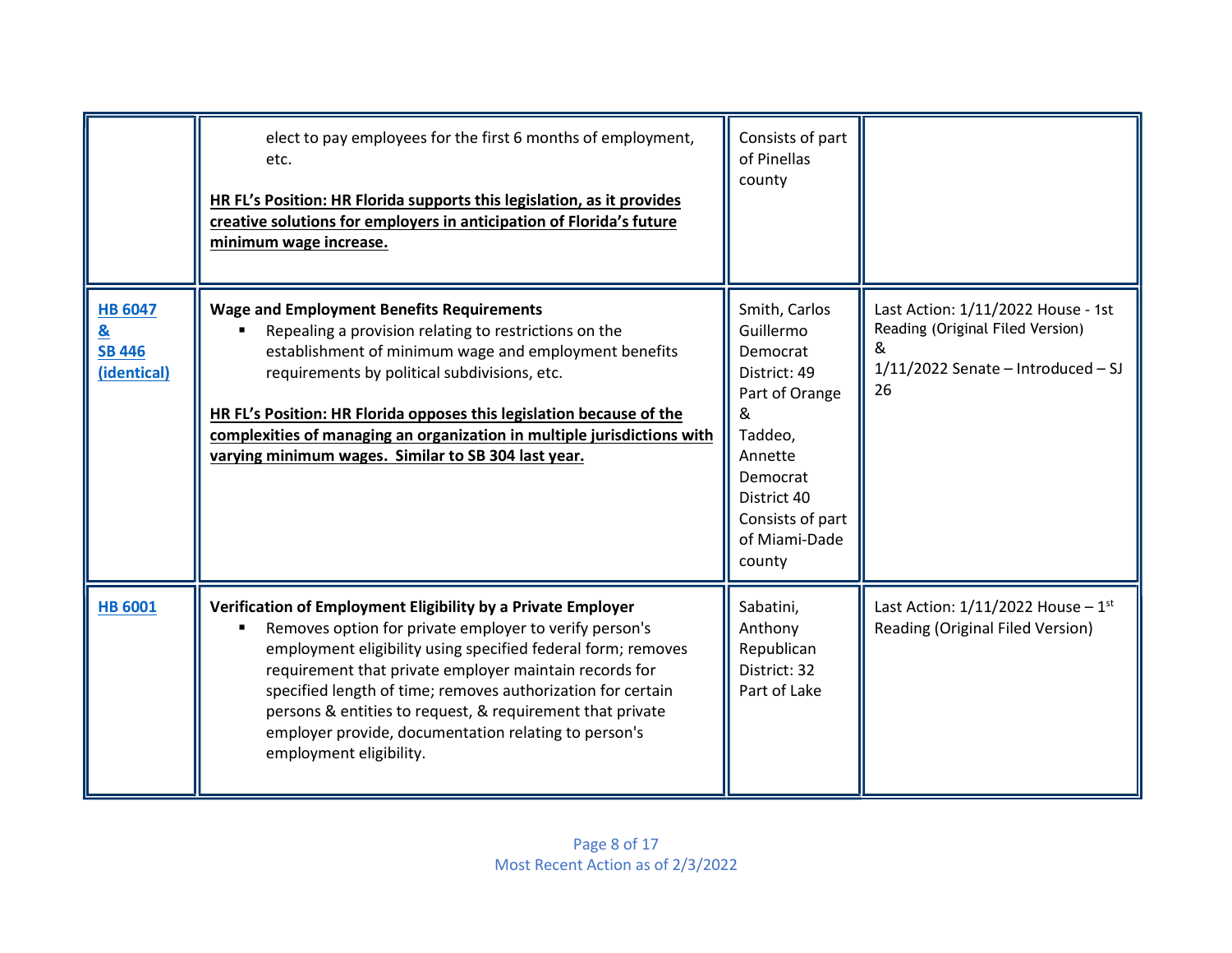|                                                               | HR FL's Position: HR Florida opposes this legislation. Similar to HB<br>6013 last year.                                                                                                                                                                                                                                                                                                                                                                                                                                                                                                                                                                                                                                                                                                                                                                                   |                                                                                                                                                          |                                                                                                                               |
|---------------------------------------------------------------|---------------------------------------------------------------------------------------------------------------------------------------------------------------------------------------------------------------------------------------------------------------------------------------------------------------------------------------------------------------------------------------------------------------------------------------------------------------------------------------------------------------------------------------------------------------------------------------------------------------------------------------------------------------------------------------------------------------------------------------------------------------------------------------------------------------------------------------------------------------------------|----------------------------------------------------------------------------------------------------------------------------------------------------------|-------------------------------------------------------------------------------------------------------------------------------|
| <b>HB 507</b><br><u>&amp;</u><br>SB 1756<br>(similar)         | <b>Department of Labor</b><br>Creates Department of Labor; provides structure & purpose of<br>department; revises requirements notifying employees of<br>certain rights; designates department as state Agency for<br>Workforce Innovation for purposes of implementing s. 24, Art. X<br>of State Constitution; revises provisions relating to state<br>minimum wage including, protected rights, rebuttable<br>presumption & burden of proof, prohibition on certain<br>contracts, process for filing complaint for violation of protected<br>rights, department powers, injunctive relief, review of actions<br>issued by department, statute of limitations during<br>investigation, liability, & recordkeeping; creates the DOL<br>Community Advisory Board; requires annual report.<br>HR FL's Position: HR Florida opposes this legislation. Similar to SB<br>1726. | Nixon, Angela<br>"Angie"<br>Democrat<br>District: 14<br>Part of Duval<br>&<br>Torres, Victor<br>Democrat<br>District 15<br>Consists of<br>Osceola County | Last Action: 1/11/2022 - House -<br>1st Reading (Original Filed Version)<br>&<br>1/18/2022 Senate - Introduced - SJ<br>150    |
| <b>HB 627</b><br><u>&amp;</u><br><b>SB 688</b><br>(identical) | <b>Employment Practices for Family and Medical Leave</b><br>Creates "Florida Family & Medical Leave Act"; requires<br>employer to allow employees to take paid family leave to bond<br>with minor child upon birth, adoption, or foster care placement;<br>provides for civil action & penalties; creates family & medical<br>leave insurance benefits program; prohibits specified<br>employment practices on basis of pregnancy, childbirth, or<br>medical condition related to pregnancy or childbirth; provides                                                                                                                                                                                                                                                                                                                                                       | Nixon, Angela<br>"Angie"<br>Democrat<br>District: 14<br>Part of Duval<br>&<br>Davis, Tracie                                                              | Last Action: $1/11/2022$ House - $1st$<br>Reading (Original Filed Version)<br>&<br>$1/11/2022$ - Senate - Introduced SJ<br>42 |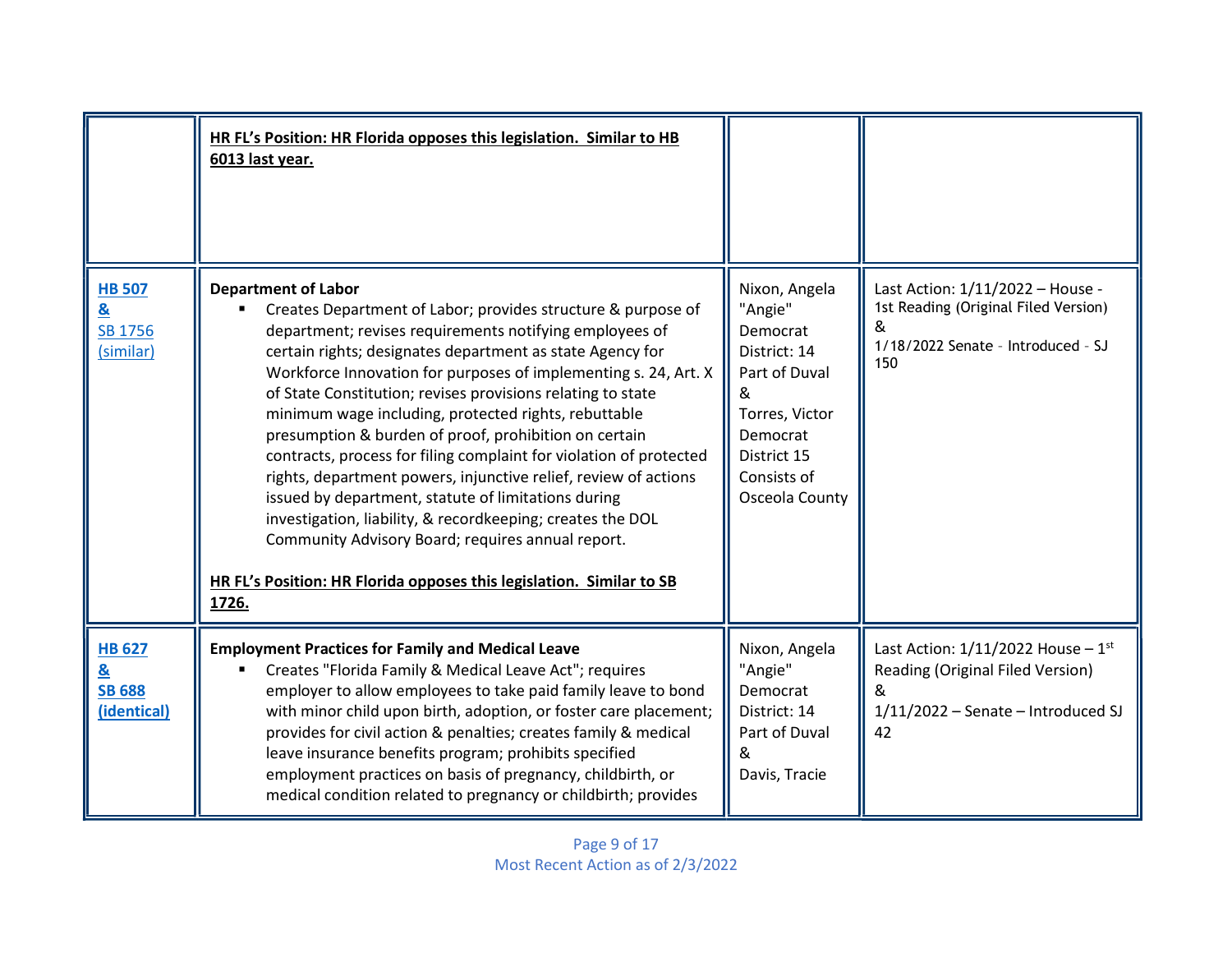|                                                                           | for leave, maintenance of health coverage, reasonable<br>accommodation & transfer, & return rights for employee who is<br>disabled from pregnancy, childbirth, or medical condition<br>related to pregnancy or childbirth.<br>HR FL's Position: HR Florida opposes this legislation. Pregnancy status<br>is already a protected class under the FCRA. The terms of this bill are<br>vague and create more ambiguity for employers.                                                                    | Democrat<br>District: 13<br>Part of Duval<br>&<br>Cruz, Janet<br>District 18<br>Part of<br>Hillsborough<br>County                                                     |                                                                                                                               |
|---------------------------------------------------------------------------|-------------------------------------------------------------------------------------------------------------------------------------------------------------------------------------------------------------------------------------------------------------------------------------------------------------------------------------------------------------------------------------------------------------------------------------------------------------------------------------------------------|-----------------------------------------------------------------------------------------------------------------------------------------------------------------------|-------------------------------------------------------------------------------------------------------------------------------|
| <b>HB 629</b><br>$\underline{\mathbf{g}}$<br><b>SB 656</b><br>(identical) | Trust Funds/Family and Medical Leave Insurance Benefits Fund/DFS<br>Creates Family & Medical Leave Insurance Benefits Fund under<br>DFS; provides purpose of trust fund; provides for future review<br>& termination of trust fund.<br>HR FL's Position: HR Florida opposes this legislation, as it is predicated<br>on HB 627, which we oppose.                                                                                                                                                      | Nixon, Angela<br>"Angie"<br>Democrat<br>District: 14<br>Part of Duval<br>&<br>Cruz, Janet<br>Democrat<br>District 18<br>Consists of part<br>of Hillsborough<br>county | Last Action: $1/11/2022$ House - $1st$<br>Reading (Original Filed Version)<br>&<br>$1/11/2022$ Senate - Introduced - SJ<br>40 |
| <b>HB 467</b>                                                             | <b>Legalization of Recreational Marijuana</b><br>Authorizes persons age 21 & over to engage in certain activities<br>involving personal use of marijuana in limited amounts;<br>provides for licensure of marijuana establishments; provides<br>limits on number of certain marijuana establishments in<br>localities; specifies that chapter does not apply to employer<br>drug policies or operating under influence laws; removes<br>cannabis from schedule of controlled substances; provides for | Hinson, Yvonne<br>Hayes<br>Democrat<br>District: 20<br>Parts<br>of Alachua,<br>Marion                                                                                 | Last Action: 1/11/2021 House - 1st<br>Reading (Original Filed Version)                                                        |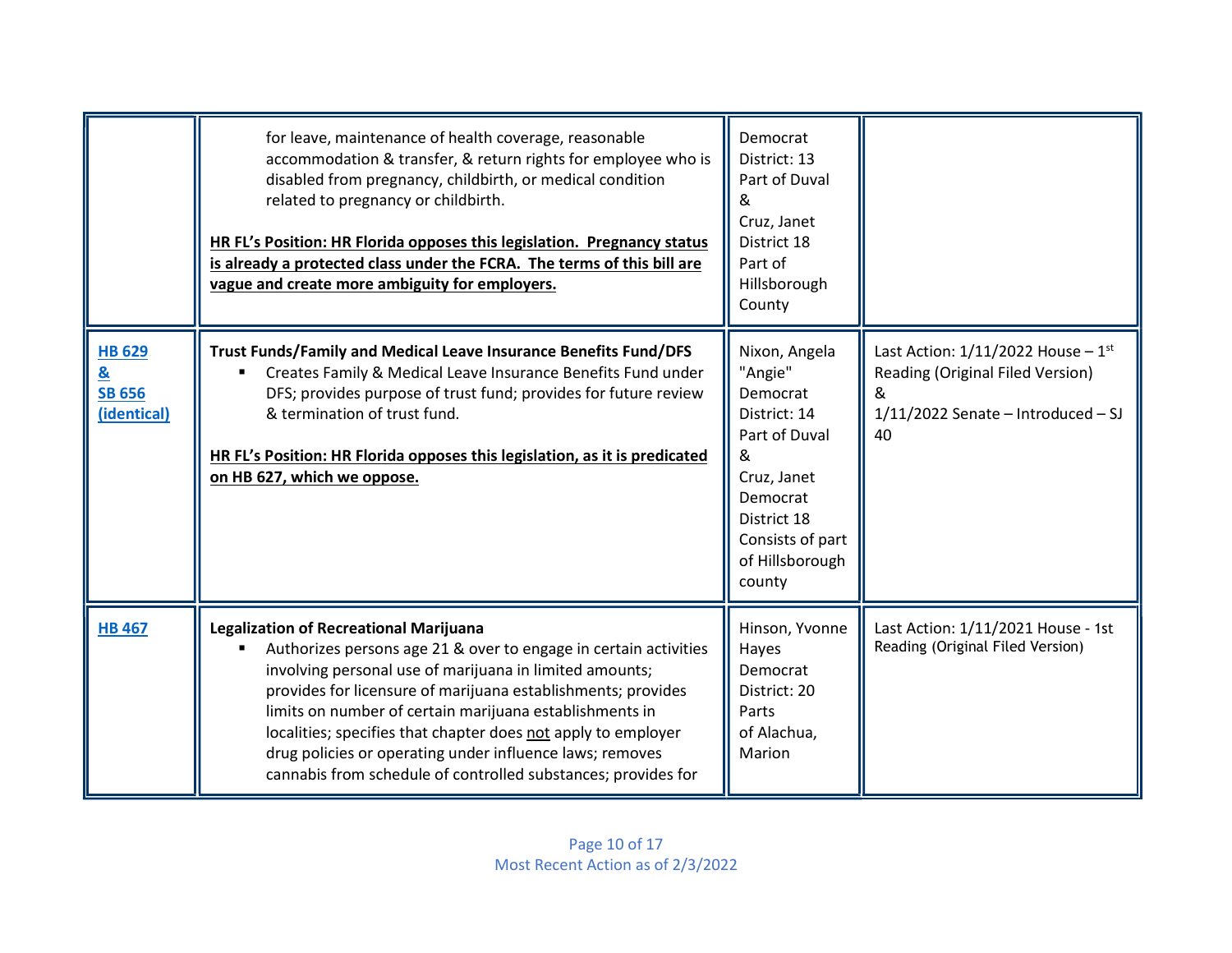|                                                                  | retroactive effect; provides for sentencing review for certain<br>offenders.<br>HR FL's Position: HR Florida opposes this legislation.                                                                                                                                                                             |                                                                                                                                                                                                              |                                                                                                                                                       |
|------------------------------------------------------------------|--------------------------------------------------------------------------------------------------------------------------------------------------------------------------------------------------------------------------------------------------------------------------------------------------------------------|--------------------------------------------------------------------------------------------------------------------------------------------------------------------------------------------------------------|-------------------------------------------------------------------------------------------------------------------------------------------------------|
| <b>HB 1191</b><br><u>&amp;</u><br><b>CS/SB 1618</b><br>(similar) | <b>Restrictions on Employment</b><br>Provides that restrictive covenants are only enforceable against<br>former employee, agent, or independent contractor who<br>voluntarily resigned or was terminated because of misconduct;<br>defines "misconduct".<br>HR FL's Position: HR Florida opposes this legislation. | Altman, Thad<br>Republican<br>District 52<br>Part of Brevard<br>&<br>Broxson,<br>Doug<br>Republican<br>District 1<br>Consists of<br>Escambia,<br>Santa Rosa<br>Counties and<br>part of<br>Okaloosa<br>County | Last Action: 1/11/2022 House - 1st<br>Reading (Original Filed Version)<br>&<br>1/26/2022 Senate - CS by Commerce<br>and Tourism read 1st time -SJ 223 |
| <b>HB 887</b><br><u>&amp;</u><br><b>SB 732</b><br>(identical)    | <b>Heat Illness Prevention</b><br>Providing responsibilities for certain employers and employees;<br>providing an exception; requiring employers to provide annual<br>training for employees and supervisors; requiring the                                                                                        | Chambliss,<br>Kevin D.<br>Democrat<br>District: 117                                                                                                                                                          | Last Action: 1/11/2022 House - 1st<br>Reading (Original Filed Version)<br>&                                                                           |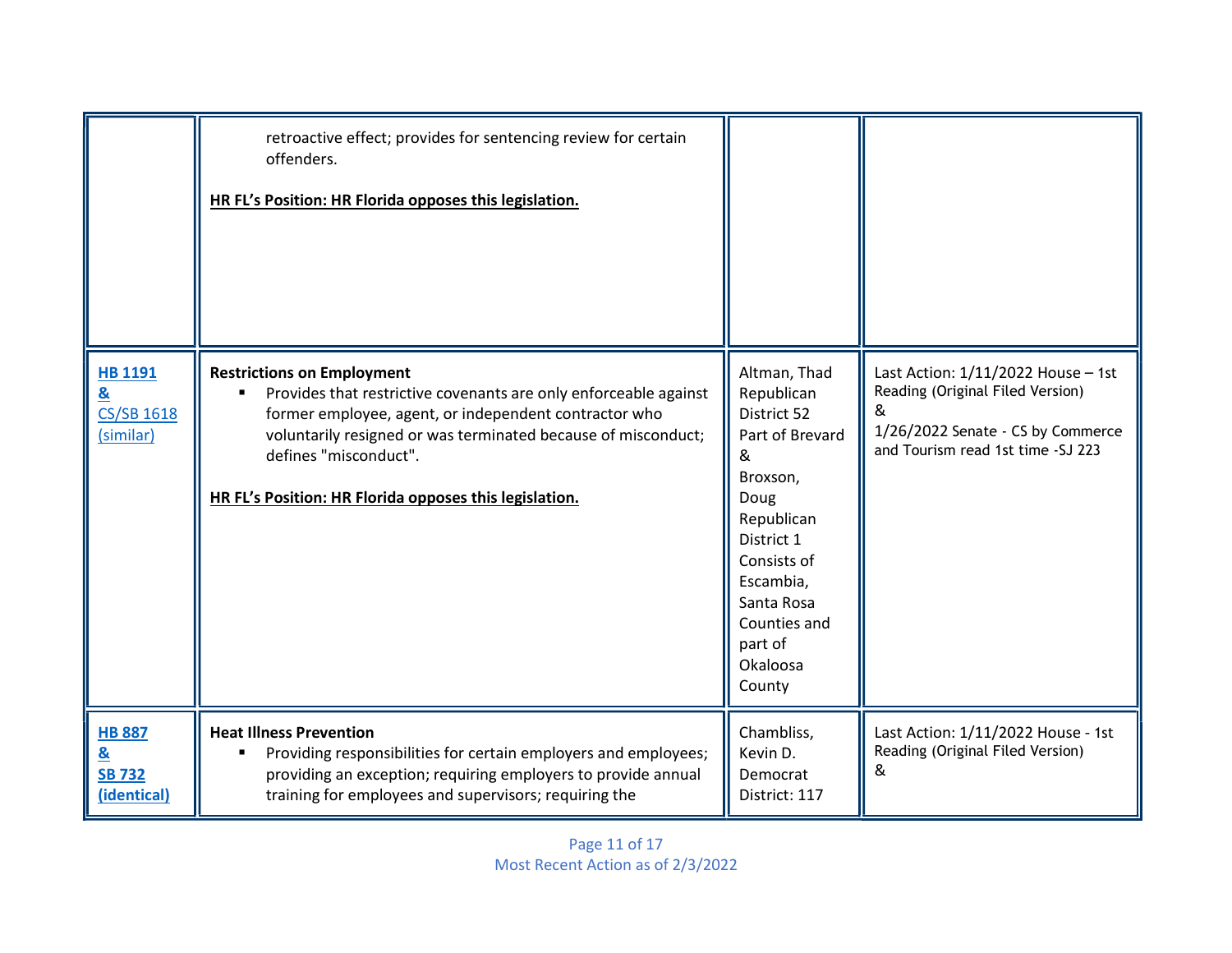|               | Department of Agriculture and Consumer Services, in<br>conjunction with the Department of Health, to adopt specified<br>rules, etc.<br>HR FL's Position: HR Florida opposes this legislation.                                                                                                                                                                                                                                                                                                                                                                                                                                                                                                                                                                                                                                                                                                                      | &<br>Smith, Carlos<br>Guillermo<br>Democrat<br>District: 49<br>Part of Orange<br>&<br>Rodriguez, Ana<br>Maria<br>Republican<br>District 39<br>Consists of<br>Monroe county<br>and part of<br>Miami-Dade<br>county | 1/20/2022 Senate - Now in Health<br><b>Policy Committee</b> |
|---------------|--------------------------------------------------------------------------------------------------------------------------------------------------------------------------------------------------------------------------------------------------------------------------------------------------------------------------------------------------------------------------------------------------------------------------------------------------------------------------------------------------------------------------------------------------------------------------------------------------------------------------------------------------------------------------------------------------------------------------------------------------------------------------------------------------------------------------------------------------------------------------------------------------------------------|-------------------------------------------------------------------------------------------------------------------------------------------------------------------------------------------------------------------|-------------------------------------------------------------|
| <b>SB 750</b> | <b>Service of Process</b><br>Requiring employers to facilitate service of process by making<br>employees available to accept service; providing criminal<br>penalties for employers who fail to facilitate such service;<br>requiring persons in charge of private mailboxes, virtual offices,<br>and executive offices or mini suites to confirm whether a person<br>to be served maintains a private mailbox, a virtual office, or an<br>executive office or mini suite at that location; authorizing<br>service on the registered agents of limited liability companies<br>and corporations, respectively, and other specified persons at<br>any hour at a residence or private mailbox, etc.<br>HR FL's Position: HR Florida opposes this legislation, as employers<br>must already designate a registered agent to accept service of process.<br>The legislation also adds criminal penalties for violations. | Rodriguez, Ana<br>Maria<br>Republican<br>District 39<br>Consists of<br>Monroe county<br>and part of<br>Miami-Dade<br>county                                                                                       | Last Action: 1/11/2022 Senate -<br>Introduced - SJ 47       |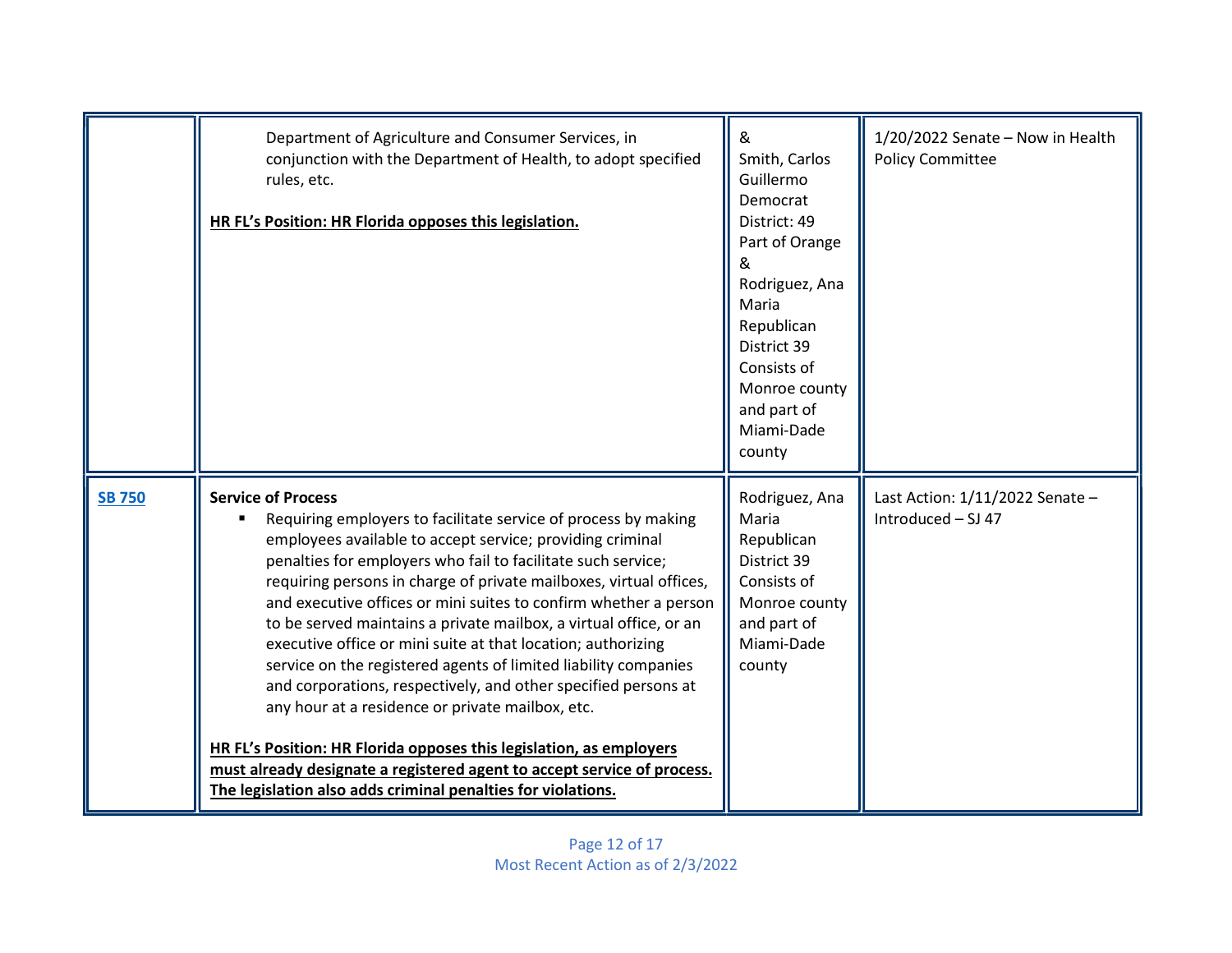| <b>SB 1386</b><br><b>CS/HB 1505</b><br><b>CS/SB 1380</b><br>(identical) | <b>Background Screenings for School Personnel</b><br>Requiring each employing entity that employs instructional and<br>noninstructional personnel who have direct contact with<br>students to submit certain individuals' fingerprints to the<br>Department of Law Enforcement; providing that an employing<br>entity has the sole authority for determining the employment<br>eligibility of certain personnel; requiring the Department of Law<br>Enforcement to report the results from background screenings<br>to the employing entity, etc.<br>HR FL's Position: HR Florida supports this legislation. | Diaz, Manny<br>Republican<br>District: 36<br>part of Miami-<br>Dade county                                                                                                       | Last Action: 2/1/2022 Senate - CS by<br>Education; YEAS 9 NAYS 0<br>&<br>1/31/2022 House- Now in Health &<br>Human Services Committee<br>2/1/2022 Senate- Pending<br>reference review under Rule 4.7(2) -<br>(Committee Substitute) |
|-------------------------------------------------------------------------|--------------------------------------------------------------------------------------------------------------------------------------------------------------------------------------------------------------------------------------------------------------------------------------------------------------------------------------------------------------------------------------------------------------------------------------------------------------------------------------------------------------------------------------------------------------------------------------------------------------|----------------------------------------------------------------------------------------------------------------------------------------------------------------------------------|-------------------------------------------------------------------------------------------------------------------------------------------------------------------------------------------------------------------------------------|
| <b>HB 367</b><br>&<br><b>SB 1164</b><br>(identical)                     | Juneteenth Day<br>Designating Juneteenth Day as a paid holiday for employees of<br>all branches and agencies of state government; designating<br>Juneteenth Day as a legal holiday, etc.<br>HR FL's Position: HR Florida takes a neutral position as to this<br>legislation.                                                                                                                                                                                                                                                                                                                                 | McCurdy,<br>Travaris L.<br>"Tray"<br>Democrat<br>District: 46<br>Part of Orange<br>&<br>Bracy,<br>Randolph<br>Democrat<br>District 11<br>Consists of part<br>of Orange<br>county | Last Action: $1/11/2022$ House - $1st$<br>Reading (Original Filed Version)<br>&<br>$1/11/2022$ Senate - Introduced - SJ<br>77                                                                                                       |
| <b>HB49</b><br>&<br><b>SB 200</b><br>(identical)                        | First Responder's Employment-related Accidents and Injuries<br>Revises definition of "first responder" to include 911 public<br>safety telecommunicators for purposes of eligibility for workers'<br>compensation benefits for first responders; requires employing                                                                                                                                                                                                                                                                                                                                          | Bartleman,<br>Robin<br>Democrat<br>District: 104                                                                                                                                 | Last Action: $1/11/2022$ House - $1st$<br>Reading (Original Filed Version)<br>&<br>Last Action: 1/11/2022 Senate -<br>Introduced - SJ 11                                                                                            |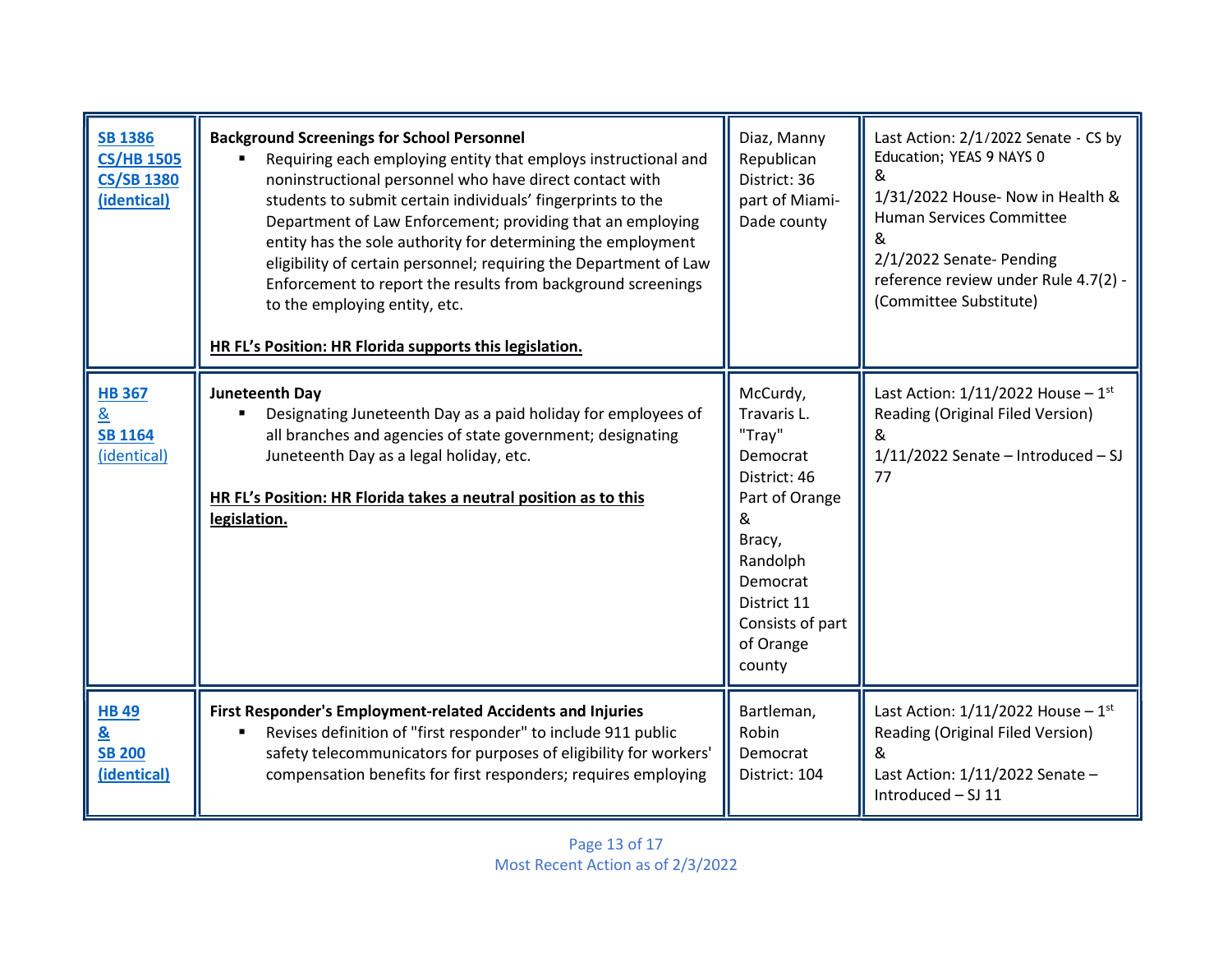|                                                                          | agency to provide educational training annually; requires such<br>training be provided by certain mental health practitioners.<br>HR FL's Position: HR Florida takes a neutral position as to this<br>legislation.                                                                                                                                                                                                                                                                                                | Part of<br><b>Broward</b><br>&<br>Willhite, Matt<br>Democrat<br>District: 86<br>Part of Palm<br>Beach<br>&<br>Rodriguez, Ana<br>Maria<br>Republican<br>District 39<br>Consists of<br>Monroe county<br>and part of |                                                                                                                           |
|--------------------------------------------------------------------------|-------------------------------------------------------------------------------------------------------------------------------------------------------------------------------------------------------------------------------------------------------------------------------------------------------------------------------------------------------------------------------------------------------------------------------------------------------------------------------------------------------------------|-------------------------------------------------------------------------------------------------------------------------------------------------------------------------------------------------------------------|---------------------------------------------------------------------------------------------------------------------------|
| <b>HB 949</b><br>$\underline{\mathbf{g}}$<br><b>SB 1306</b><br>(similar) | Leave for Family or Household Members of Homicide Victims<br>Requires that employer grant certain leave upon request of<br>employee; provides requirements for such leave; requires<br>employee to provide advance notice & certain documentation<br>to his or her employer except; requires confidentiality; prohibits<br>employer from taking certain actions relating to exercise of<br>certain rights; provides remedies.<br>HR FL's Position: HR Florida takes a neutral position as to this<br>legislation. | Chambliss,<br>Kevin<br>Democrat<br>District: 117<br>Parts of Miami-<br>Dade<br>&<br>Jones, Shervin<br>Democrat<br>District: 35<br>parts of<br>Broward,<br>Miami-Dade<br>counties                                  | Last Action: 1/11/2022 House - 1st<br>Reading (Original Filed Version)<br>&<br>$1/11/2022$ Senate - Introduced - SJ<br>88 |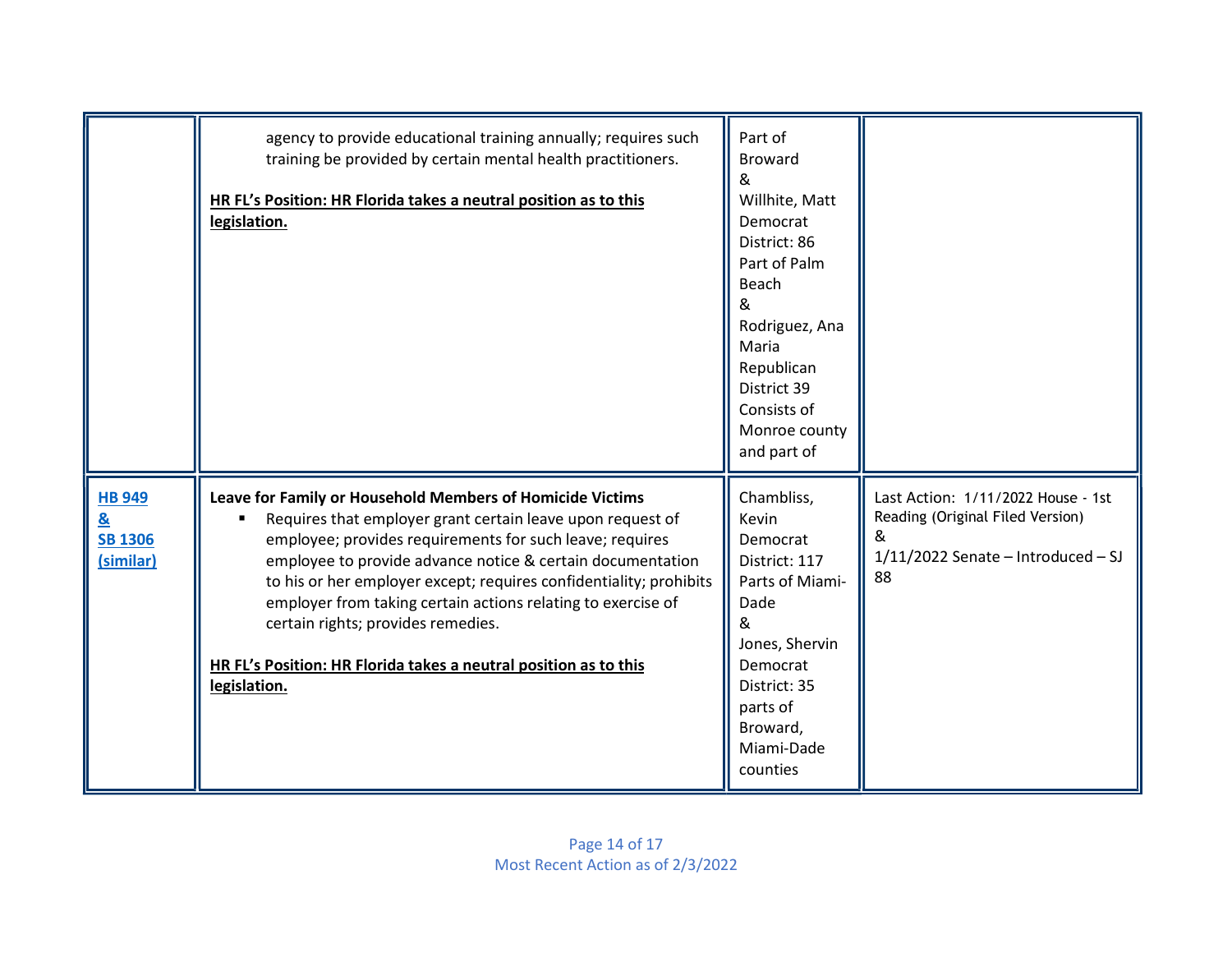| <b>SB 1484</b> | <b>Reemployment Assistance</b><br>Increasing the maximum weekly and yearly benefit amounts for<br>reemployment assistance; increasing the duration of such<br>benefits, etc.<br>HR FL's Position: HR Florida opposes this legislation. Similar to SB 466<br>last year.                                                                                                                                                                                                                                                                                                                                                                                                                                                                                                                                  | Bracy,<br>Randolph<br>Democrat<br>District 11<br>Consists of part<br>of Orange<br>county  | Last Action: 1/18/2022 Senate -<br>Introduced -SJ 130 |
|----------------|---------------------------------------------------------------------------------------------------------------------------------------------------------------------------------------------------------------------------------------------------------------------------------------------------------------------------------------------------------------------------------------------------------------------------------------------------------------------------------------------------------------------------------------------------------------------------------------------------------------------------------------------------------------------------------------------------------------------------------------------------------------------------------------------------------|-------------------------------------------------------------------------------------------|-------------------------------------------------------|
| SB 1862        | <b>Background Screening</b><br>Prohibits certain entities that contract for inmate labor from<br>excluding certain persons from consideration for employment<br>or from disqualifying certain persons from employment;<br>specifies conditions that constitute exclusion from<br>consideration for employment; prohibits an entity from<br>inquiring into or considering an applicant's criminal history<br>before the applicant has received a conditional offer of<br>employment; prohibits an entity from considering specified<br>information in connection with an application for employment;<br>requires an entity to consider specified factors when<br>determining whether an applicant may be disqualified from<br>employment, etc.<br>HR FL's Position: HR Florida opposes this legislation. | Bracy,<br>Randolph<br>Democrat<br>District 11<br>Consists of<br>parts of Orange<br>County | Last Action: 1/18/2022 Senate -<br>Introduced -SJ 160 |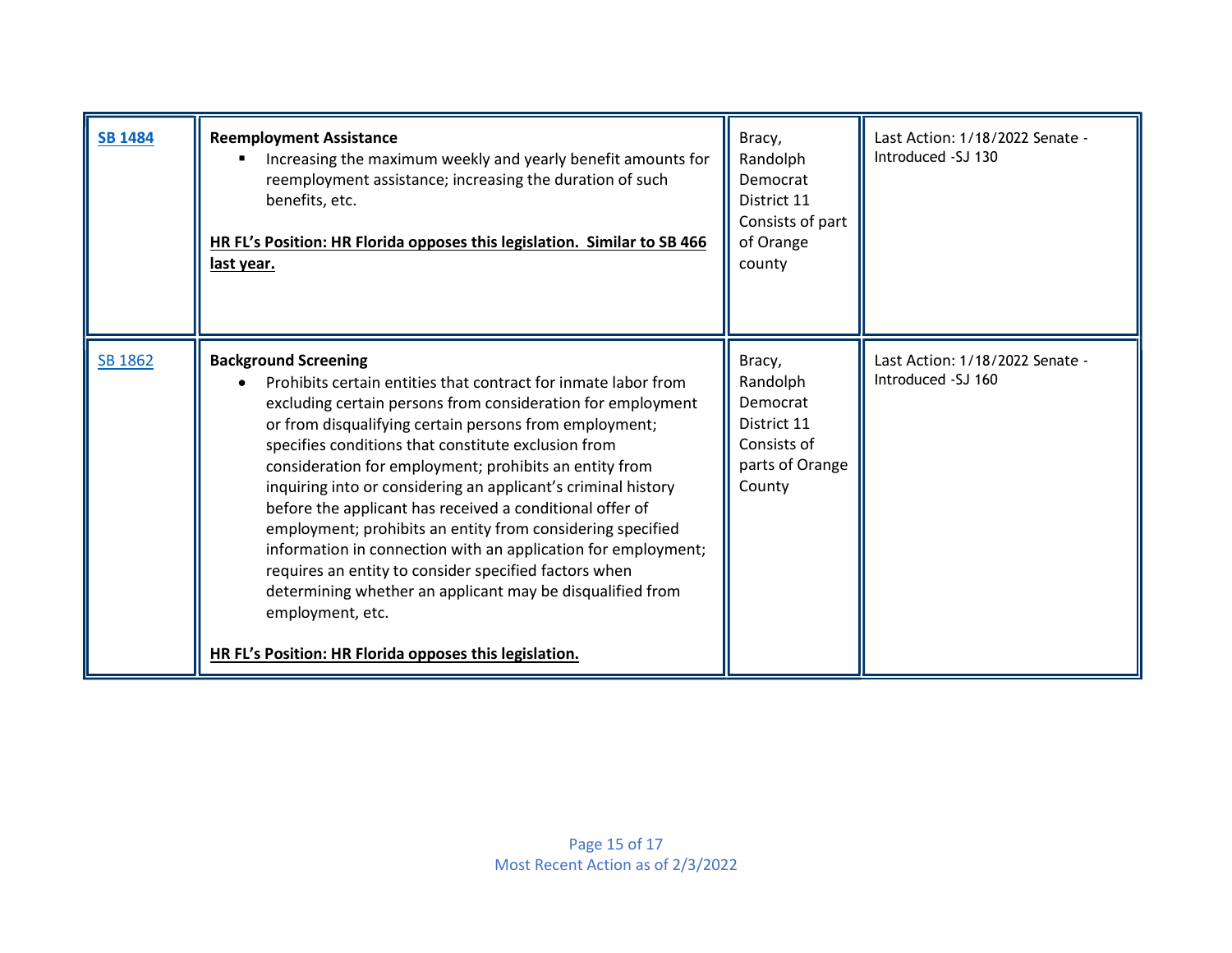| HB 1247<br>&<br>SB 1606               | Protections for Public Employees who use Medical Marijuana as<br><b>Qualified Patients</b><br>Prohibits a public employer from taking adverse personnel<br>$\bullet$<br>action against an employee or a job applicant who is a qualified<br>patient for his or her use of medical marijuana; provides<br>exceptions; requires a public employer to provide written notice<br>of an employee's or a job applicant's right to explain a positive<br>marijuana test result within a specified timeframe; provides<br>procedures that apply when a public employee or job applicant<br>tests positive for marijuana, etc.<br>HR FL's Position: HR Florida opposes this legislation. Similar to HB<br>1247 last year.                                                                                                                                                                                                | Greico, Michael<br>Democrat<br>District 113<br>Part of Miami-<br>Dade<br>&<br>Polsky, Tina<br>Democrat<br>District 29<br>Consists of<br>parts of<br>Broward and<br>Palm Beach<br>Counties | Last Action: 1/12/2022 House - Now<br>in Government Operations<br>Subcommittee<br>&<br>1/18/2022 Senate - Introduced -SJ<br>138             |
|---------------------------------------|-----------------------------------------------------------------------------------------------------------------------------------------------------------------------------------------------------------------------------------------------------------------------------------------------------------------------------------------------------------------------------------------------------------------------------------------------------------------------------------------------------------------------------------------------------------------------------------------------------------------------------------------------------------------------------------------------------------------------------------------------------------------------------------------------------------------------------------------------------------------------------------------------------------------|-------------------------------------------------------------------------------------------------------------------------------------------------------------------------------------------|---------------------------------------------------------------------------------------------------------------------------------------------|
| <b>HB 1489</b><br>&<br><b>SB 1568</b> | <b>Reemployment Assistance</b><br>Revises requirements for reemployment assistance benefits<br>eligibility; prohibits the Department of Economic Opportunity<br>from denying a person reemployment assistance solely on the<br>basis of pregnancy; requires an alternative base period to be<br>used under certain circumstances when calculating wages in<br>determining qualification for reemployment assistance benefits;<br>requires the department to contact an individual's employer if<br>certain wage information is unavailable from specified reports;<br>specifies that wages that fall within an alternative base period<br>are not available for reuse in subsequent benefit years, etc.<br>HR FL's Position: HR Florida opposes this legislation, as it decreases<br>the number of prospective employers from 5 to 3 that the individual<br>must apply to per week in order to obtain benefits. | Joseph, Dotie<br>Democrat<br>District 108<br>Part of Miami-<br>Dade<br>&<br>Bracy,<br>Randolph<br>Democrat<br>District 11<br>Consists of<br>parts of Orange<br>County                     | Last Action: 1/16/2022 House - Now<br>in Tourism, Infrastructure & Energy<br>Subcommittee<br>f۲<br>1/18/2022 Senate - Introduced -SJ<br>135 |